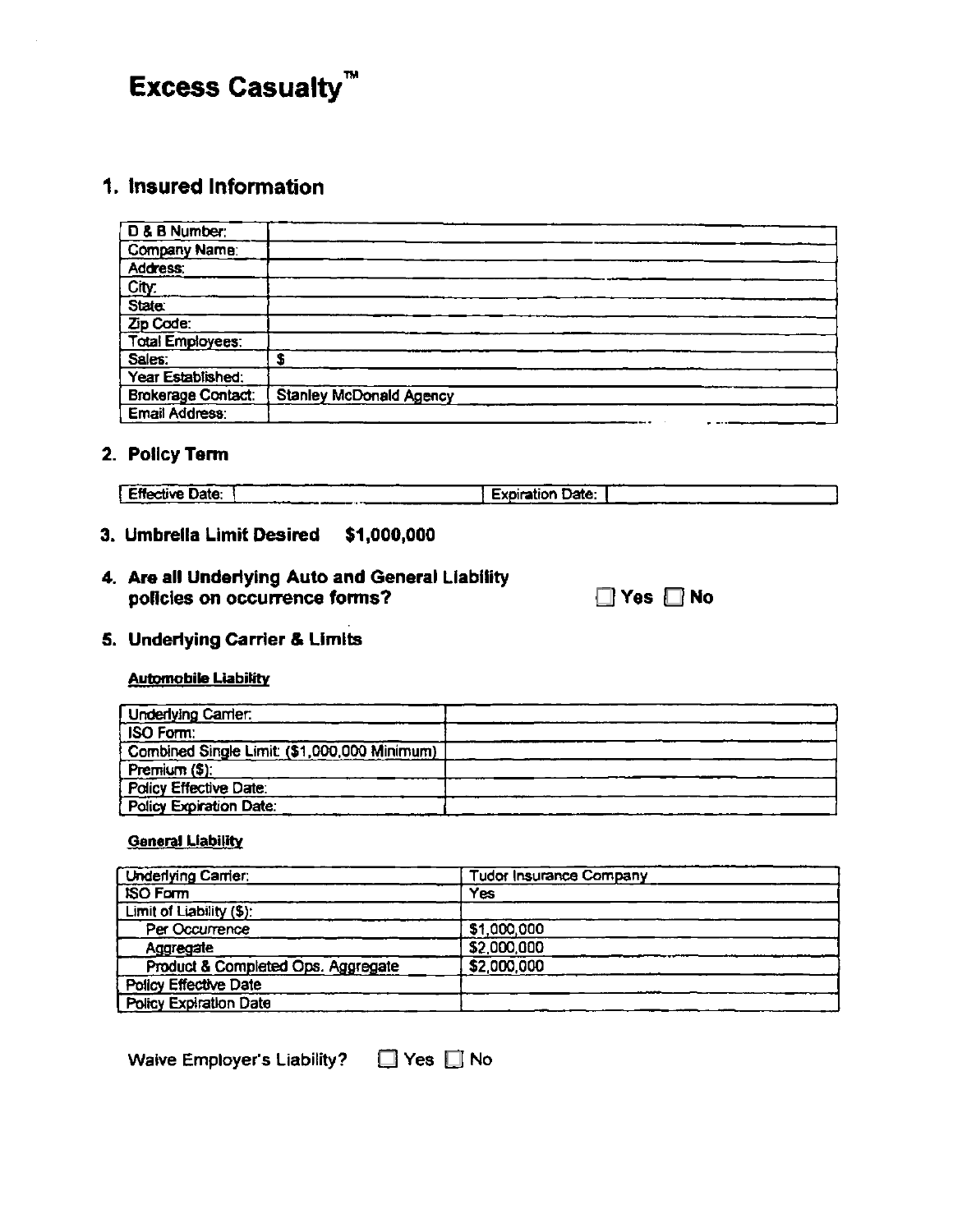# **S. Underlying Carriers & Limits (Continued)**

#### **Emniover's Liability**

| <b>Underlying Carrier:</b>    | Not Applicable |
|-------------------------------|----------------|
| <b>WC Bureau or NCCI Form</b> |                |
| Limit of Liability (\$)       |                |
| <b>Each Accident</b>          |                |
| Policy Limit                  |                |
| Each Employee                 |                |
| <b>Policy Effective Date</b>  |                |
| <b>Policy Expiration Date</b> |                |

# **6. Select any Miscellaneous or Error & Omissions Exposures**

| $\boxtimes$ Not Applicable                        |
|---------------------------------------------------|
| Printers Professional Liability                   |
| Employee Benefits Liability                       |
| <b>Beauticians/Barbers Professional Liability</b> |
| Morticians Professional Liability                 |

 $\Box$  Other:

# **Do you want coverage In excess of the primary on the Misc.**

**Or E & 0 exposures selected? Yes** El **No** 

**(ii yes,** please provide underlying carrier info.)

### **Misc. or E & 0 exposures - Underlying Carrier & Limits**

| <b>Underlying Carrier</b>           | <b>Not Applicable</b>                       |  |  |
|-------------------------------------|---------------------------------------------|--|--|
| <b>ISO Form</b>                     | $\overline{\bigcap_{\mathsf{No}}}$<br>Yes ' |  |  |
| Limit of Liability (\$)             |                                             |  |  |
| Per Occurrence                      |                                             |  |  |
| Aggregate                           |                                             |  |  |
| Products & Completed Ops. Aggregate |                                             |  |  |
| Policy Effective Date               |                                             |  |  |
| <b>Policy Expiration Date</b>       |                                             |  |  |

#### **7. The insured's receipts for the last three (3) Years:**

## **8. Brief description of insured's operations:**